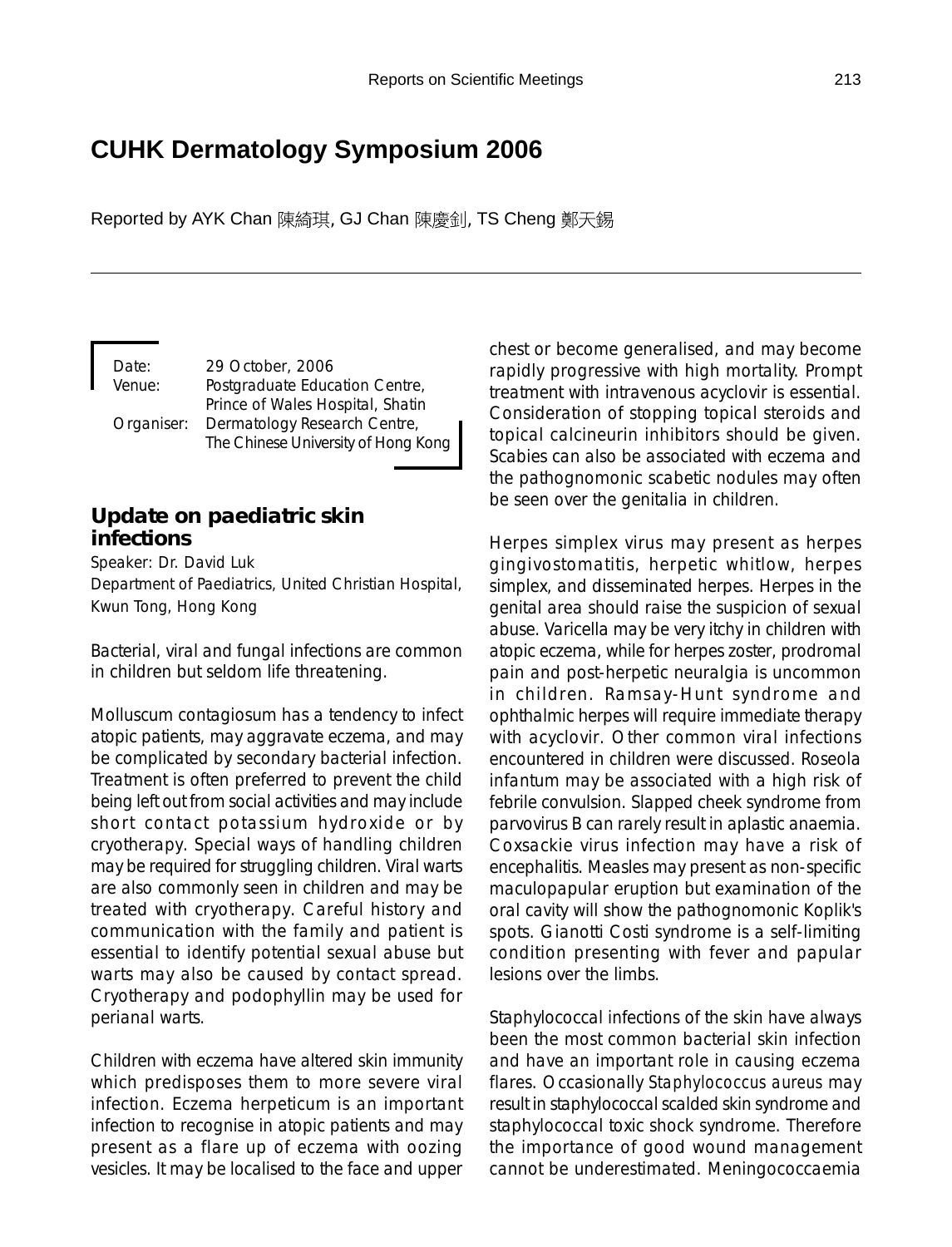presenting as purpura fulminans must be treated promptly by antibiotics even before the child is transported to hospital due to rapid progression and associated high mortality.

Uncommonly, erythema nodosum may be encountered as tender nodules over the shins or erythema induratum as nodules that may ulcerate over the posterior calves. Underlying tuberculosis should be searched for and the BCG scar should be examined.

Common fungal infections encountered in children include dermatophyte infections of the trunk, feet and nails. Tinea pedis may present as a blistering eruption. Tinea capitis is less common nowadays as a result of improved hygiene and living conditions. Axillary scaling may be a result of eythrasma. Pityriasis versicolor is also common and may be treated with a course of oral itraconazole for 5 days.

#### *Learning points:*

Skin infections are common in the paediatric age group but rarely they can be life threatening. It is important to have a high index of suspicion in identifying infections which may have serious consequences and be aware of clues that may suggest sexual abuse.

### **Allergy genetics in Chinese children**

Speaker: Professor Leung Ting-Fan Associate Professor, Department of Paediatrics, The Chinese University of Hong Kong, Hong Kong

Allergy is the commonest chronic disease worldwide and consists of a classical triad of asthma, allergic rhinitis and atopic dermatitis. Many susceptible patients with allergies undergo an 'atopy march' in which they first develop food allergy and atopic dermatitis during infancy, which are followed by the occurrence of asthma and allergic rhinitis 2-3 years later.

Atopy, commonly defined as the presence of allergen-specific IgE by skin prick testing or detection of such antibodies in peripheral blood, is closely linked to allergic diseases. These complex diseases are caused by an intricate interplay between genetic predisposition and environmental influences. The elucidation of candidate genes for allergy and atopy is crucial in understanding their pathogenesis and also in predicting the risk of an individual having these conditions later.

Traditionally, genetic predisposition to allergic diseases may be assessed by either genome-wide linkage analysis or the candidate gene approach. The target population can either be a cluster of families with affected children, in which the genetic association may be tested by transmission disequilibrium, or in unrelated case-control cohorts, in which we can evaluate the selective over- or under-representation of candidate gene alleles among patients and non-allergic controls. This latter approach has the merit of detecting a smaller genetic effect, but it usually requires a much larger sample size.

Over the past 7 years, our group has been studying intensively on allergy genetics in Chinese children using mainly the case-control genetic association approach. The genes which we genotyped include cytokines (IL13, IL1B, IL1RN, IL4RA, STAT6), chemokines and mediators of airway inflammation (FCERIB, TBXA2R, NOS1, NOS2, NOS3, CTLA4) and bronchial smooth muscle tone (ADRB2). A number of these candidate genes showed significant association with total and allergen-specific IgE in peripheral blood (IL13, TARC, CD14, DEFB1, NOS1, CTLA4, TBXA2R and ADRB2) and, to a lesser extent, asthma (DEFB1, TARC, TBXA2R and MBL2), lung function (RANTES, TBXA2R, STAT6 and IL1B) and peripheral eosinophilia (TARC and DEFB1) in local children. Some of these associations were not found in other ethnic groups. Our group also found significant interethnic variations in the minor allele frequencies of many of these candidate genes for allergy and atopy in Chinese children as compared to Caucasians and other Asians. Recently, our group published significant genegene interactions for conferring risks to asthma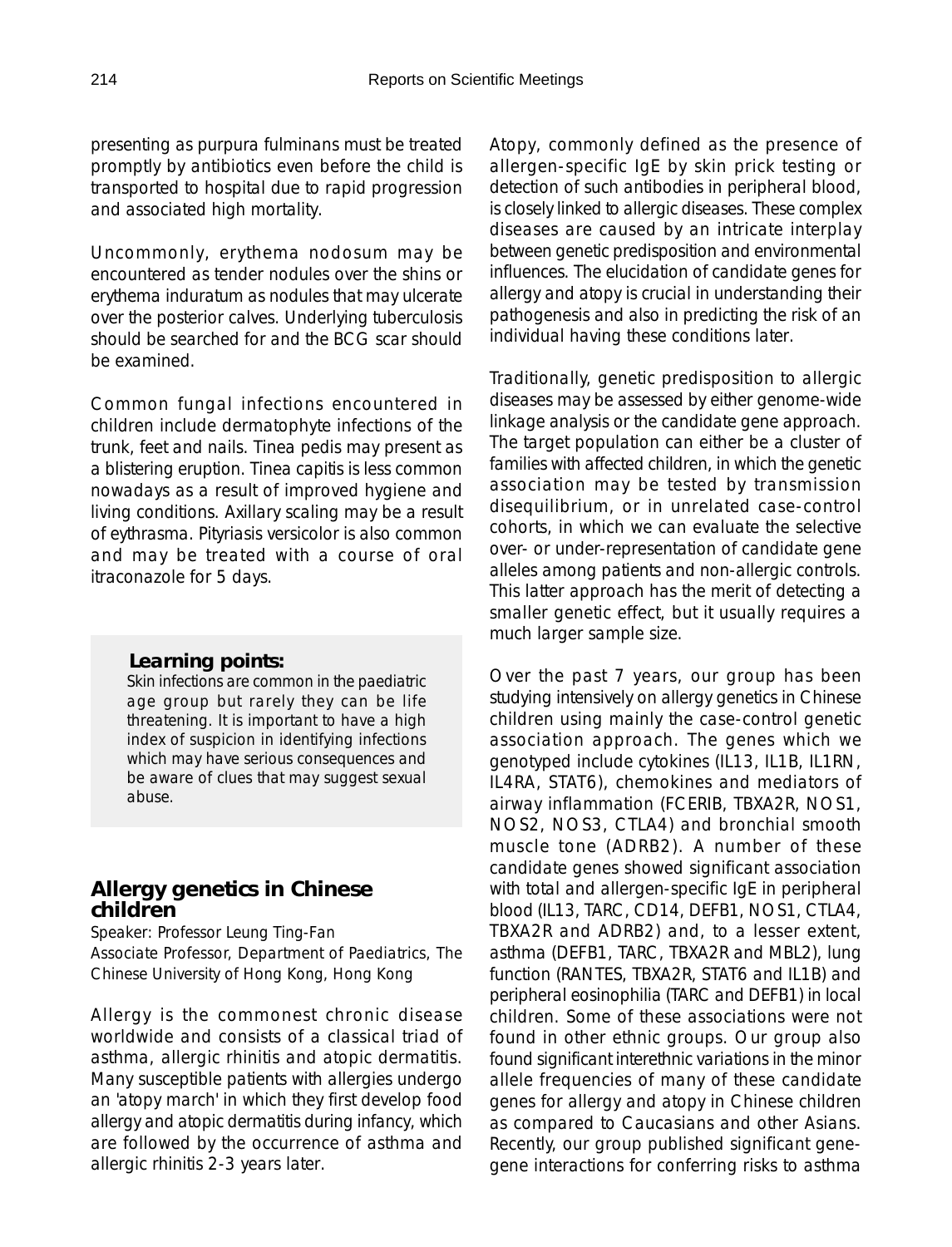(IL13 and IL4RA) and increased plasma total IgE concentration (IL13 and TARC) when a panel of 12 single nucleotide polymorphisms from eight candidate genes were analyzed by multifactor dimensionality reduction. In conclusion, the genetics of allergic diseases in Chinese children is complex and cannot be extrapolated directly from the results published in other populations.

#### *Learning points:*

Atopy and the closely linked allergic diseases involve an intricate interplay between genetic predisposition and environmental influences. Local studies of allergy genetics in Chinese children using the case-control genetic association approach have been useful in genotyping relevant cytokines, chemokines and various mediators, identifying interethnic variations of candidate genes and significant gene-gene interactions conferring risks to asthma and IgE.

### **Advances of laser in treating skin diseases**

Speaker: Dr. William KK Fung Specialist in Dermatology, Private Practice, Hong Kong

Laser systems have been developed for treatment of skin diseases and beautification for over a decade. In recent years, new concepts of laser technology continue to evolve, driving the manufacture of new laser systems at a very speedy pace.

The refinement of existing laser systems in terms of energy output, wave form, pulse width adjustment, operation speed, etc. has rendered the operation safer, faster and more cost effective while producing better clinical efficacy and outcome. Examples of these include larger spot size and faster operation speeds of new systems for hair removal, new non-laser intense pulsed light (IPL) systems emitting square wave pulses with very large spot size ad multiple cut off filters for various pigmented and vascular lesions, as well as photorejuvenation.

New concepts in the treatment of specific diseases have appeared in recent years. Daily Q-switched laser therapy for melasma and cafeau-lait macules (CALM) is based on additive sublethal damage to melanocytes. The plasma kinetic skin resurfacing concept provides the basis of fractional resurfacing for wrinkle reduction. The aim of newer systems is to improve clinical efficacy and safety for targeted skin problems, with reduced downtime and cost.

Other newly developed laser systems include ablative fractional resurfacing lasers for skin tightening, fractional infrared lasers for rejuvenation and combination systems (e.g. radiofrequency device plus infrared laser). Lasers for cellulite therapy are still in the experimental stage.

Combination therapy using different laser systems, or lasers with other non-laser modalities (e.g. IPL systems, microdermabrasion, botulinum toxin injection, fillers, light emitting diode (LED) devices etc.) has been found to achieve better clinical results for certain skin problems, such as acne scars and wrinkles, compared with cases using single laser systems.

The future trend in laser advancement is the appearance of small sized home devices for skin rejuvenation, acne therapy and hair removal. Low energy LED devices for photorejuvenation have been developed for sale in the market for home use.

#### *Learning points:*

Continuing evolution and refinement of laser technologies and new concepts in the treatment of skin diseases have provided much improved safety and clinical efficacy in treating various skin problems.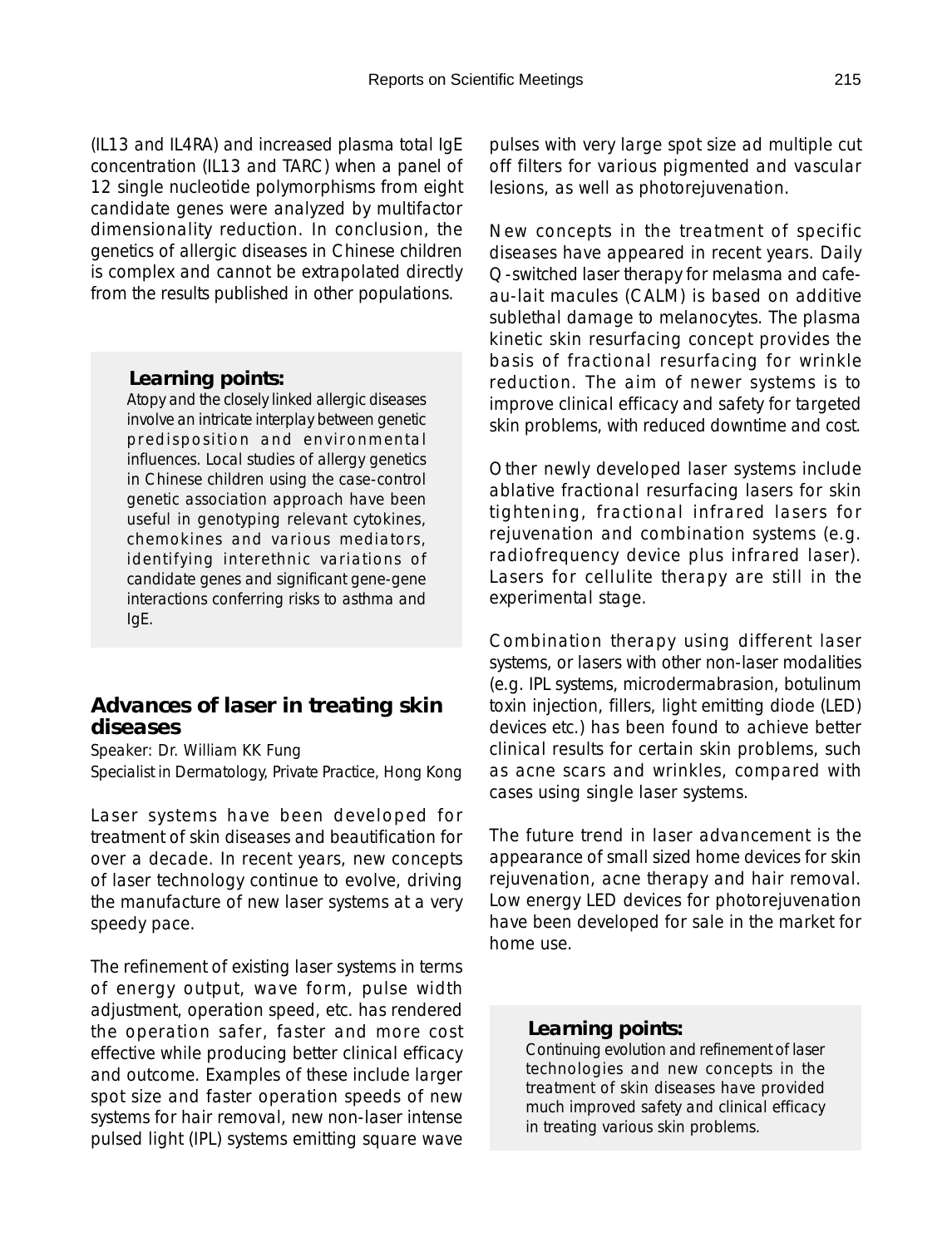### **Update on the management of cutaneous manifestations of rheumatological diseases**

Speaker: Dr. Tam Lai-Shan

Associate Professor, Department of Medicine and Therapeutics, The Chinese University of Hong Kong, Prince of Wales Hospital, Hong Kong

Cutaneous lupus erythematosus (CLE) can be divided into lupus specific and lupus non-specific type, as defined by the presence of 'characteristic' histology of LE. Lesions that are histologically specific for lupus erythematosus are divided into acute, subacute and chronic CLE.

Malar rash is a photosensitive erythematous confluent rash involving both malar eminences and crosses the nose bridge, being often referred to as butterfly rash. It is a form of acute CLE. It is associated with active systemic disease and will subside without any scars once the disease is under control with steroid or immunosuppressant.

Subacute cutaneous lupus erythematosus (SCLE) accounts for 10-50% of CLE. It is a non-scarring, non-atrophy-producing photosensitive dermatosis and may occur in SLE, Sjogren syndrome, C2 deficiency and drug-induced case. It is more common in whites. Fifty percent fulfill the diagnosis of SLE and serologic abnormalities are common. The male-to-female ratio in SCLE is 1:4. The morphology can be papulosquamous or annular.

Discoid lupus erythematosus (DLE) is a chronic, scarring, atrophic, photosensitive dermatosis. DLE may occur in patients with systemic lupus erythematosus (SLE), and less than 5% will progress to systemic disease. DLE is responsible for 50-85% of CLE. DLE is slightly more common in African Americans than in whites or Asians. The male-to-female ratio in DLE is 1:2. DLE may occur at any age but most often in persons aged 20 to 40 years. The mean age is approximately 38 years.

Lupus profundus involves subcutaneous lobular lymphocytic inflammation with or without overlying surface change of DLE. Subcutaneous calcification may occur and can produce considerable disability

from secondary cutaneous ulceration and infection. However, there is relatively little risk of association with SLE.

Lupus tumidus refers to photosensitive urticarial plaques over the face, neck, upper trunk, and proximal upper extremities. It involves deeper level and is more nodular with little scaling. Chilbain LE is cold-induced violaceous plaque affecting acral aspect of extremities and persists beyond the cold season.

The treatment options are divided into local and systemic measures. Sunscreen is advisable to block both the UVA & UVB. Local therapies include topical or intralesional steroid, and topical tacrolimus. Single-agent or combined aminoquinoline anti-malarial therapy e.g. hydroxychloroquine, hydroxychloroquine and quinacrine or chloroquine and quinacrine, is the initial systemic treatment of choice. Other options include thalidomide, retinoids, dapsone, gold, clofazimine, prednisone, methotrexate, azathioprine, cyclosporin, and mycophenolate. Among these, thalidomide is the most efficacious drug for anti-malarial-refractory cutaneous LE, but its clinical utility is limited by its adverse effects.

The cutaneous manifestations of dermatomyositis (DM) include gottron's papule, heliotrope rash, mechanics hands, shawl sign and V-sign. For the relationship between cutaneous and systemic manifestations of DM, 60% skin and muscle changes appear together, 30% skin lesion precede muscle weakness by weeks or months, and 10- 20% skin lesion occurs as isolated clinical findings for more than 6 months beforehand, being called amyopathic dermatomyositis (ADM). ADM is defined by typical cutaneous disease and no evidence of muscle weakness, with normal serum muscle enzyme levels repeated for more than 6 months in the absence of disease-modifying therapies and abnormal findings on sonogram, MRI, or muscle biopsy.

For treatment, UVB & UVA blocking sunscreen is advisable. Local therapies include emollients, topical or intralesional steroids and topical tacrolimus. Systemic therapies include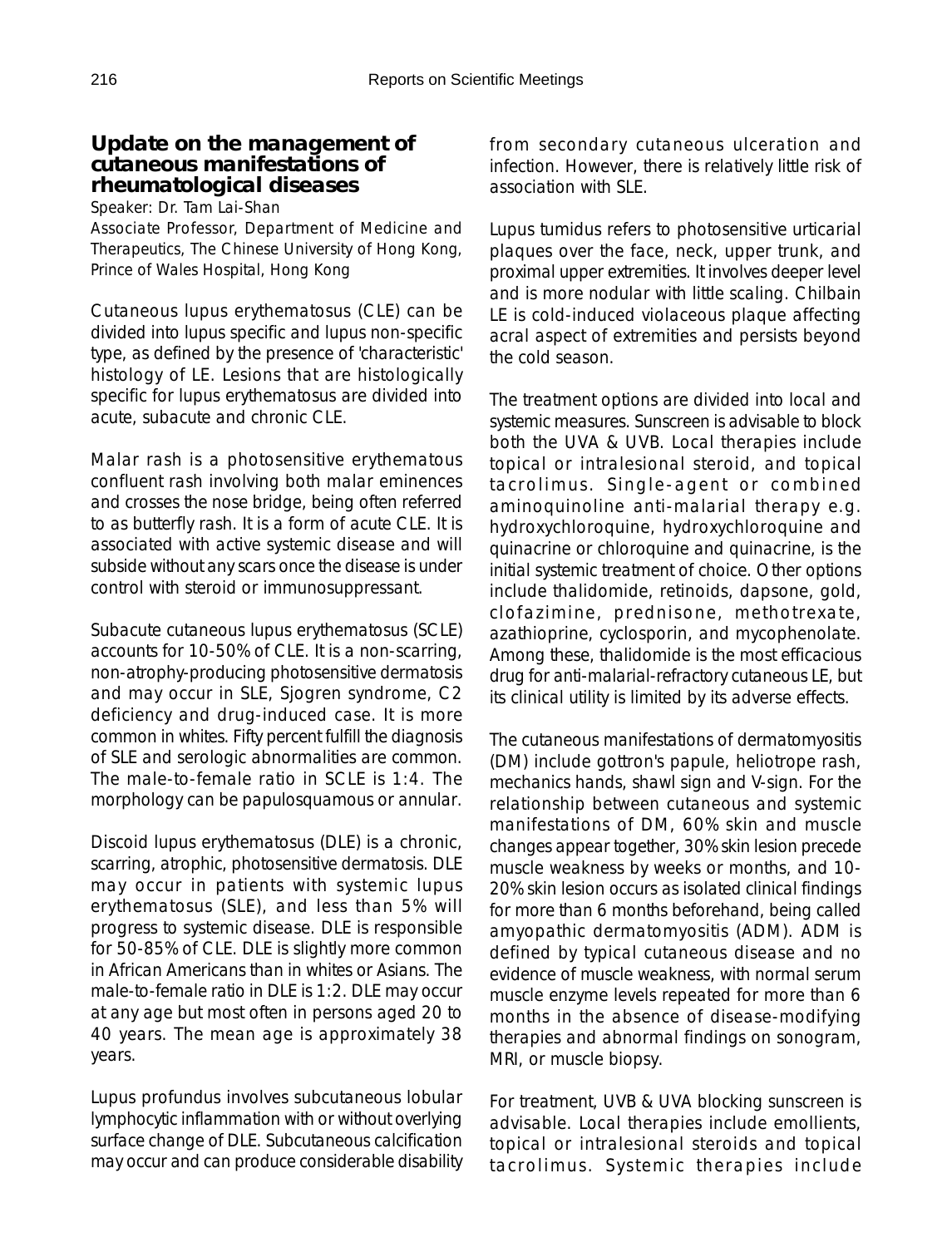hydroxychloroquine, combination of hydroxychloroquine and quinacrine or chloroquine and quinacrine. If these fail, other options include dapsone, prednisone, methotrexate, azathioprine, cyclosporine, mycophenolate, and intravenous immunoglobulins. It was found that elevated level of TNF- $\alpha$  and its soluble receptors in muscle biopsy might be directly toxic to myofibers, while preventing muscle regeneration. TNF inhibitor and B cell depletion therapy might have its role in future.

#### *Learning points:*

The multi-facet nature of rheumatological cutaneous lesions calls for vigilance and completeness in clinical examination as well as laboratory verification.

### **Update on bacterial skin infections**

Speaker: Professor Margaret Yip Department of Microbiology, The Chinese University of Hong Kong, Hong Kong

*Staphylococcus aureus* is a major cause of skin and soft tissue infections including impetigo, folliculitis, cellulitis, erysipelas, scalded skin syndrome and toxic shock syndrome. According to Reuters Health Information reported in 2006, methicillin resistant strain of *Staphylococcus aureus* (MRSA) is the most common cause of skin and soft-tissue infections in major US cities. It can be community acquired (CA) and hospital acquired (HA). Community-acquired MRSA (CA-MRSA) is defined as MRSA infection diagnosed in an outpatient setting or by a positive culture of MRSA within 48 hrs of hospital admission with the exclusion of any medical history of MRSA infection or colonisation, past medical history including hospitalisation, admission to a nursing home or institution, dialysis, surgery, and no permanent indwelling catheters or medical devices. MRSA often affects healthy people and presents as skin infections such as boil or abscess by skin contact. It can also occur in clusters such as athletes, military personnel, children, prisoners etc. Its characteristic is resistance to oxacillin but sensitivity to multiple drugs. Staphylococcal chromosomal cassette *mec* (SCC*mec*) type IV, clonal type ST30, panton-valentine leukocidin (PVL) gene are also present. The major differences between HA- and CA- MRSA are summarised in the following table:

| <b>HA-MRSA</b>                | <b>CA-MRSA</b>                |
|-------------------------------|-------------------------------|
| Healthcare contact            | No healthcare contact         |
| >50 years old                 | <20 years old                 |
| <b>Bacteraemia</b>            | Skin and soft tissue          |
|                               | infections, necrotizing       |
|                               | pneumonia                     |
| Resistant to $\beta$ -lactams | Resistant to $\beta$ -lactams |
| Multidrug resistance          | Usually only resistant to     |
| (MDR) to clindamycin,         | erythromycin,                 |
| gentamicin,                   | fluoroquinolones              |
| fluoroquinolones              |                               |
| SCC mec I, II or III          | SCC <i>mec</i> IV or V        |
| PVL rare (5%)                 | PVL positive (95%)            |
| Clones ST239, 5 etc.          | Clonal type ST30              |
|                               |                               |

The risk factors for CA-MRSA infections include history of previous MRSA infection or colonisation in patient or close contact, high prevalence in local community, recurrent skin diseases, crowded living condition, frequent or recent antibiotic usage, and children under 2 years of age. In Hong Kong, there were 25 episodes (23 cases) of CA-MRSA from January 2004 to December 2005. Twentyfour episodes were skin and soft tissue infections and 1 episode was meningitis. For those presenting with skin and soft tissue infection, majority presented as furuncles or carbuncles. Other presentations included perianal abscess, deep seated thigh infection, infected sebaceous cyst and scalp abscess. The mean age was 28 years ranging from 13 months to 91 years. Three children had eczema, 1 patient was a hepatitis B carrier and the rest had no underlying disease. Most cases resolved with incision and drainage, with or without antibiotics.

Concerning the management of CA-MRSA, the primary therapy is adequate incision & drainage of abscess, and to obtain material for culture if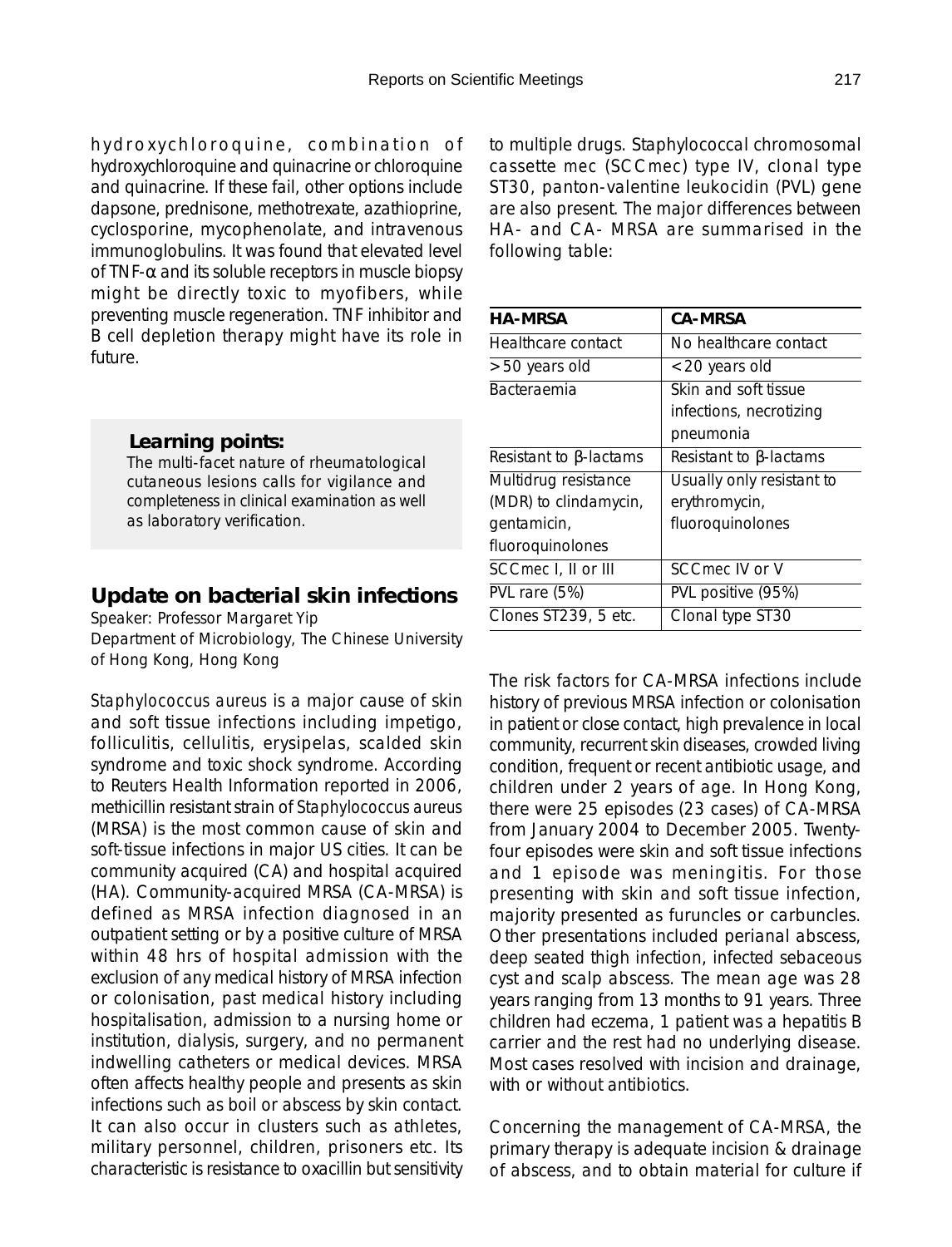possible. The suitable choice of antibiotics can be either topical or systemic but the latter is preferred. For the systemic route, cotrimoxazole, clindamycin, and minocycline are treatment options while macrolides and fluoroquinolones are not recommended because of the increased risk of resistance. Topical 2% mupirocin can also be used. The patients should be advised to come back if there is no improvement within 48-72 hours. It can also occur as carrier status. The sites with highest sensitivity for MRSA screening are nose, throat and perineum (up to 98.3%). There are various methods used to eradicate MRSA carriage: 2% mupirocin applied over nasal mucosa 3 times per day for 5 days, rifampicin with fusidic acid or ciprofloxacin for 5 days applied in throat in refractory cases or outbreak situation, 4% chlorhexidine bath for 5 days or shampooing hair 2 times weekly with antiseptic detergent. Finally, contact precautions are also important such as handwashing, personal protective equipment, and environmental cleansing.

### *Learning points:*

Sound microbiological knowledge and cautious infection control measures are the best armaments against the common but sometimes very noxious *Staphylococcus aureus* skin infection.

## **Pregnancy related dermatoses**

#### Speaker: Dr. Shirley W Chan

Department of Medicine and Therapeutics, The Chinese University of Hong Kong, Prince of Wales Hospital, Shatin, Hong Kong

Pregnancy related dermatoses included 1) polymorphic eruption of pregnancy, 2) pemphigoid gestationis, 3) prurigo of pregnancy, 4) pruritic folliculitis of pregnancy, 5) impetigo gestationis, 6) cholestasis of pregnancy, 7) eczema of pregnancy.

The term atopic eruption of pregnancy was proposed by Ambros-Rudolph and MM Black to include eczema of pregnancy, prurigo of pregnancy, pruritic folliculitis of pregnancy and papular dermatitis of pregnancy.

In polymorphic eruption of pregnancy (PEP) (Pruritic urticarial papules and plaques of pregnancy, PUPPP), pruritic erythematous eruption occurs in the second half of pregnancy or immediate post partum. It may be related to damage to connective tissue or elastic fibres within striae distensae, hormonal factors or fetal factor. The condition is self limiting and tends not to recur in subsequent pregnancy. It does not affect the fetal outcome and is not associated with changes in fetal and birth weight. Management is symptomatic with emollients, topical corticosteroids and chlorpheniramine. Systemic steroid is rarely needed.

Pemphigoid gestationis is associated with hydatidiform moles, choriocarcinomas, Graves' disease, HLA-DR3 (61-80%), HLA-DR4 (52%) or both (43-50%). The target antigen is BP 180 (BP antigen 2, type XVII collagen) transmembrane protein in hemidesmosome. The main epitopes are restricted to the noncollagenous domain NC-16A found in placenta after second trimester. The onset is in 2nd or 3rd trimester, rarely in postpartum. Spontaneous remission occurs in weeks or months after delivery. The condition tends to recur in subsequent pregnancy. Flare with oral contraceptive pills was reported. The condition starts in the umbilical region in 50% of the cases while sparing the mucosa. It presents with pruritus and urticated lesions initially. Progress to blisters is noted in days or weeks. Systemic corticosteroid is used to treat this condition. There is an increased risk of small for gestational age and premature delivery. However, there is no increase in fetal mortality. Transient blisters or urticated lesions are noted in up to 10% of the babies due to transplacental transmission of maternal antibodies. Indirect IMF with enzyme linked immunosorbent assay (ELISA) detecting BP 180 IgG antibodies to the extracellular domain (NC-16A) is a potential useful tool in the future.

Prurigo of pregnancy occurs more in patients with an atopic tendency. The onset is 25 to 30 weeks. It does not recur in subsequent pregnancy.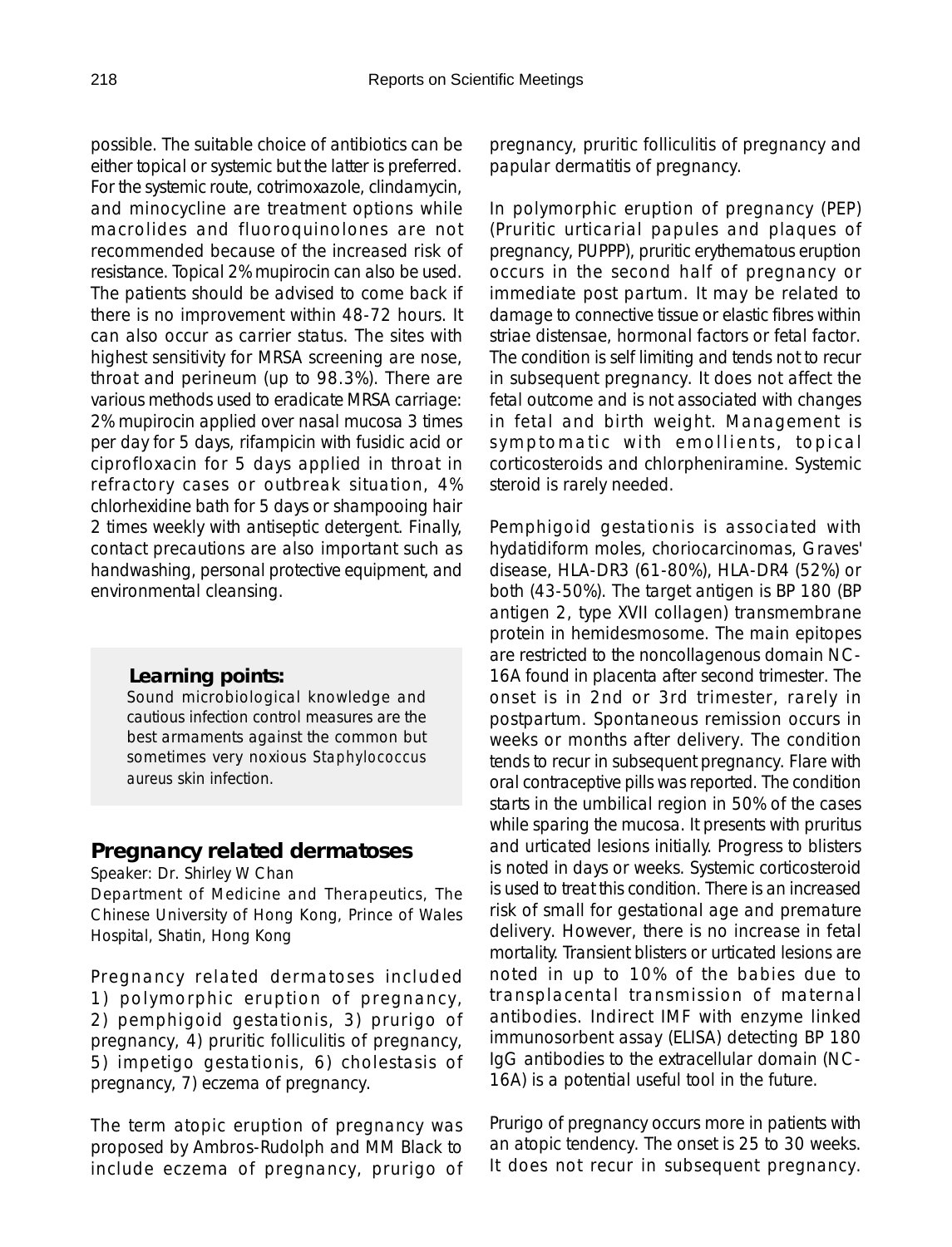Excoriated papules and nodules are found and there is no specific laboratory or histopathological finding in this condition.

In pruritic folliculitis of pregnancy, follicular papules with sterile pustules are found clinically and perifolliculitis is noted in the histopathology. It occurs at 4 to 9 months gestation. It does not recur in next pregnancy and there is no adverse fetal outcome. Treatment needs only mild topical steroid and benzoyl peroxide.

Impetigo herpetiformis (IH) is a rare specific dermatosis of pregnancy. The onset is in 3rd trimester. It resolves soon after delivery and tends to recur in subsequent pregnancy or even with menstruation or oral contraceptive pills. The condition may start in flexural regions and spread centrifugally, forming polycyclic plaques with pustules over the periphery. It does not have flare after withdrawal of systemic steroid. The histology is similar to generalised pustular psoriasis (GPP). Most authorities believe that it is a specific condition, though IH may develop in patients with a history of plaque psoriasis. The condition is associated with electrolyte problems, hypocalcaemia, hypoparathyroidism and sepsis. Placental insufficiency may also be found and is associated with fetal abnormality, stillbirth and neonatal death. The management of this condition is supportive. Systemic corticosteroid and cyclosporin may be needed.

In cholestasis of pregnancy (intrahepatic cholestasis of pregnancy  $=$  obstetric cholestasis  $=$  prurigo gravidarum), secondary changes due to itch, e.g. excoriations are found. The incidence is 0.02-2.4% and it occurs more in twin pregnancy. Seventy percent recurs in next pregnancy. Increased total bile acids, alkaline phosphatase, bilirubin, cholesterol, lipids are found. It is associated with increased incidence of stillbirth and premature birth, postpartum haemorrhage and fetal intracranial haemorrhage due to vitamin K malabsorption. Treatment options include cholestyramine, ursodeoxycholic acid, phenobarbitone and phototherapy to reduce itch. Anti-histamine is not effective.

Eczema in pregnancy is probably the commonest pruritic condition in pregnancy. Pruritic eruption is found more over the flexural areas. It has a variable or early onset. The patients may have a past or family history of atopy or raised IgE.

#### *Learning points:*

Advances in molecular biology have contributed to a better understanding of the specific dermatoses of pregnancy and hence a better therapeutic approach and prognostic predictability. However, the aetiopathogenesis remains unclear in most entities. It is important to recognise the diagnosis and initiate appropriate treatment. Potential fetal and maternal risks must be identified. A team approach that involves dermatologist, paediatrician, and obstetrician is helpful.

### **Recent advances in topical treatment of melasma**

Speaker: Dr. Cheong Wai Kwong Specialist Skin Clinic, Singapore

Melasma may affect up to 4% of some populations in Southeast Asia. It is more commonly seen in patients of skin type III to VI. It is related to solar radiation and hormonal changes. About 90% of cases are women.

Centrofacial melasma is the most common (64- 70%) type of melasma, affecting forehead, nose, chin, central (flush) area of cheeks and upper lip region. It is important to differentiate between the epidermal and the dermal varieties as the epidermal variety responds better to treatment. Pigmentation is intensified in the former but less prominent in the latter variety under Wood's light examination.

Treatment strategies of melasma include protection from the sun, inhibition of tyrosinase activity, removal of melanin and blocking transfer of melanosomes. Hydroquinone, tretinoin, topical